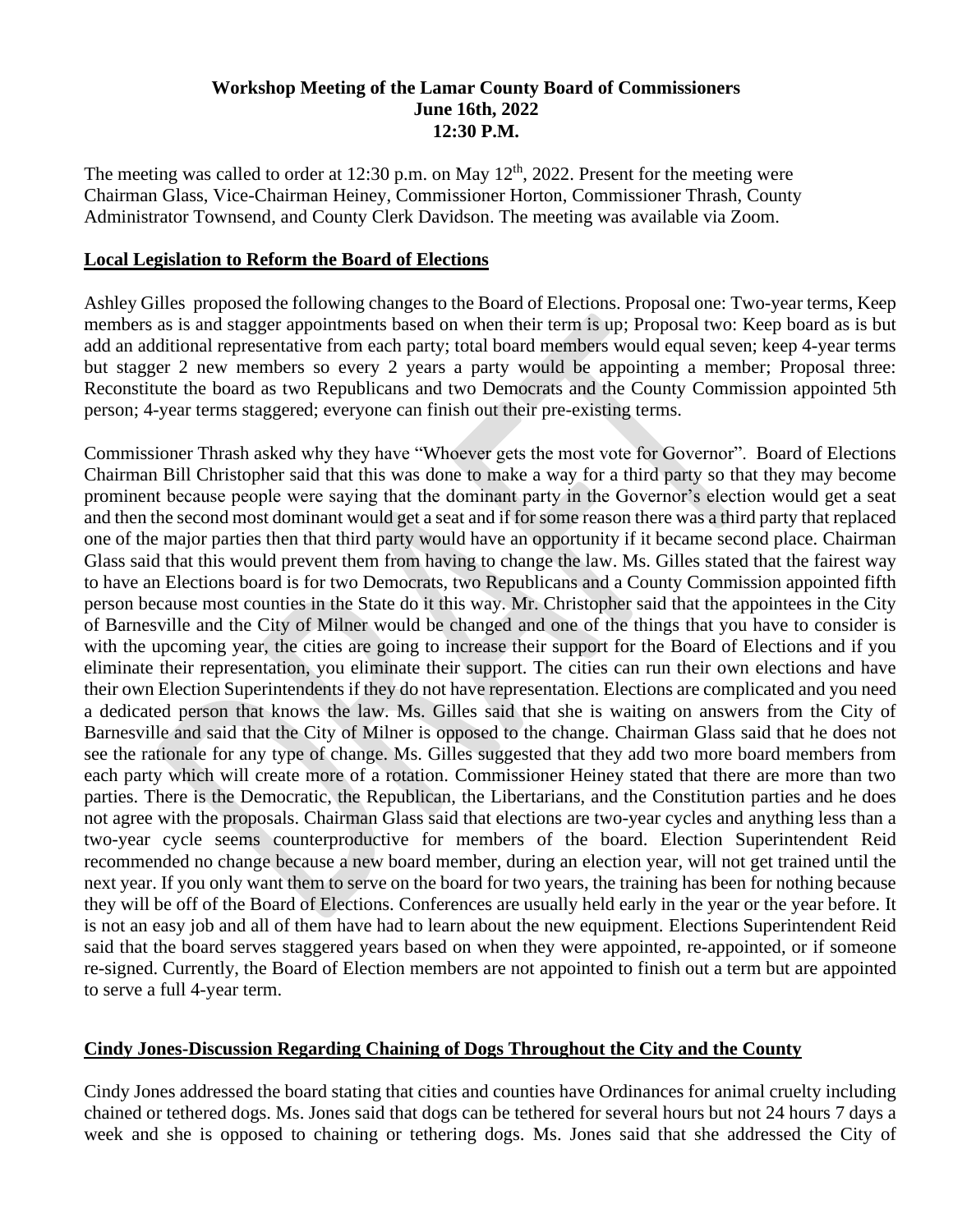Barnesville Council and they told her that some people cannot afford to build a fence to house a dog. Ms. Jones said that dogs should not be chained or tethered and mentioned a dog that is tethered on Brent Road. She said that once we get an animal shelter that will help and said that a dog should be put down rather than tethered because they should not live that kind of life. Ms. Jones said that she would share with the board several Animal Cruelty Ordinances she has received from various counties including Thomasville, and Glynn County. Chairman Glass said that Lamar County's Animal Ordinance is being updated to go along with the Animal Shelter. Ms. Jones said that she intends on contributing to the Animal Shelter and said that she wants to help with the Animal Shelter. Chairman Glass said that they are not ready to break ground for the Animal Shelter because they are depending on the City of Barnesville for the sewer and the lift station behind Continental Tire is not able to handle the additional capacity. Chairman Glass said that the timeline for updating the Animal Control Ordinance is after they finish the major subdivision regulations.

### **Boys and Girls Club**

Chuck Bankston addressed the board regarding funding for the Boys and Girls club. Mr. Bankston gave a history of the Boys and Girls Club stating that about 4 years ago several community leaders felt there was a need for an after-school program because too many kids were going home where there were no parents. Mr. Bankston said he saw this firsthand while coaching Upward Basketball at the First Baptist Church of Barnesville because the minute they opened the doors for practice, kids from all over the community would show up whether they were there for Upward Basketball or not. He said he even found a kid, that went missing after practice, and overdosed on drugs. In 2019, they were told by the Boys and Girls Club that they needed a minimum of \$200,000.00 in the bank to get a club started and they were able to raise over \$350,000.00. The Lamar County School System donated the land, the City of Barnesville built the building and Lamar County pushed up dirt. In 2020 they started a Boys and Girls Club in Lamar County. Then COVID hit and that shut down the program. The Boys and Girls Club is located behind the Lamar County Middle School and this year they had around 45 members that were attending. The cost is \$65.00 to join per year and if they do not have the money they can still come. They have 37 kids this year in Summer Camp and the cost is \$100.00 but there is scholarship money for those that cannot pay. During the school year, they have tutors for the first hour of the after-school program and they help kids with their homework, then they have an hour of recreation. They also have programs where they teach kids how to dress, how to shake hands, and how they should act. The program last until 6:30 p.m. Mr. Bankston said that it cost about \$185,000.00 a year to run the program and they have been able to raise about \$50,000.00 from the community. They have been able to receive another \$50,000.00 to \$60,000.00 from corporations and another \$50,000.00 from grant funds. They have been able to raise around \$110,000.00 but they cannot seem to make it to the goal of \$185,000.00. Currently, they have around \$126,000.00 left in the bank which will take them to the end of the year. Mr. Bankston requested that the County incorporate some funds in the budget for the Boys and Girls club. Chairman Glass stated that the American Rescue Plan (ARP) funds were given to cities and counties for a period of 2 years and part of those funds were to be used for community programs but they have to comply with federal laws. The issue with awarding them funds from ARP would be if they cover the need for funds in these 2 years what would they do for funds 5 years down the road. Chairman Glass said that the board would be reviewing an ARP Community Fund Grant Policy and hopefully the Boys and Girls Club organization would apply once the ARP Community grant is open.

## **ARP Community Fund Grant Policy**

Former Finance Director Colquitt submitted an ARP Community Fund Grant Policy for review. County Administrator Townsend said that a policy was put together several years ago because Departments were applying for grants and they did not know where they were coming from. The grant would require a County match and need to be board-approved. Chairman Glass said that this particular policy is specific to the ARP Community Grants. Because they do not want to risk having to give back all or part of the ARP funds, they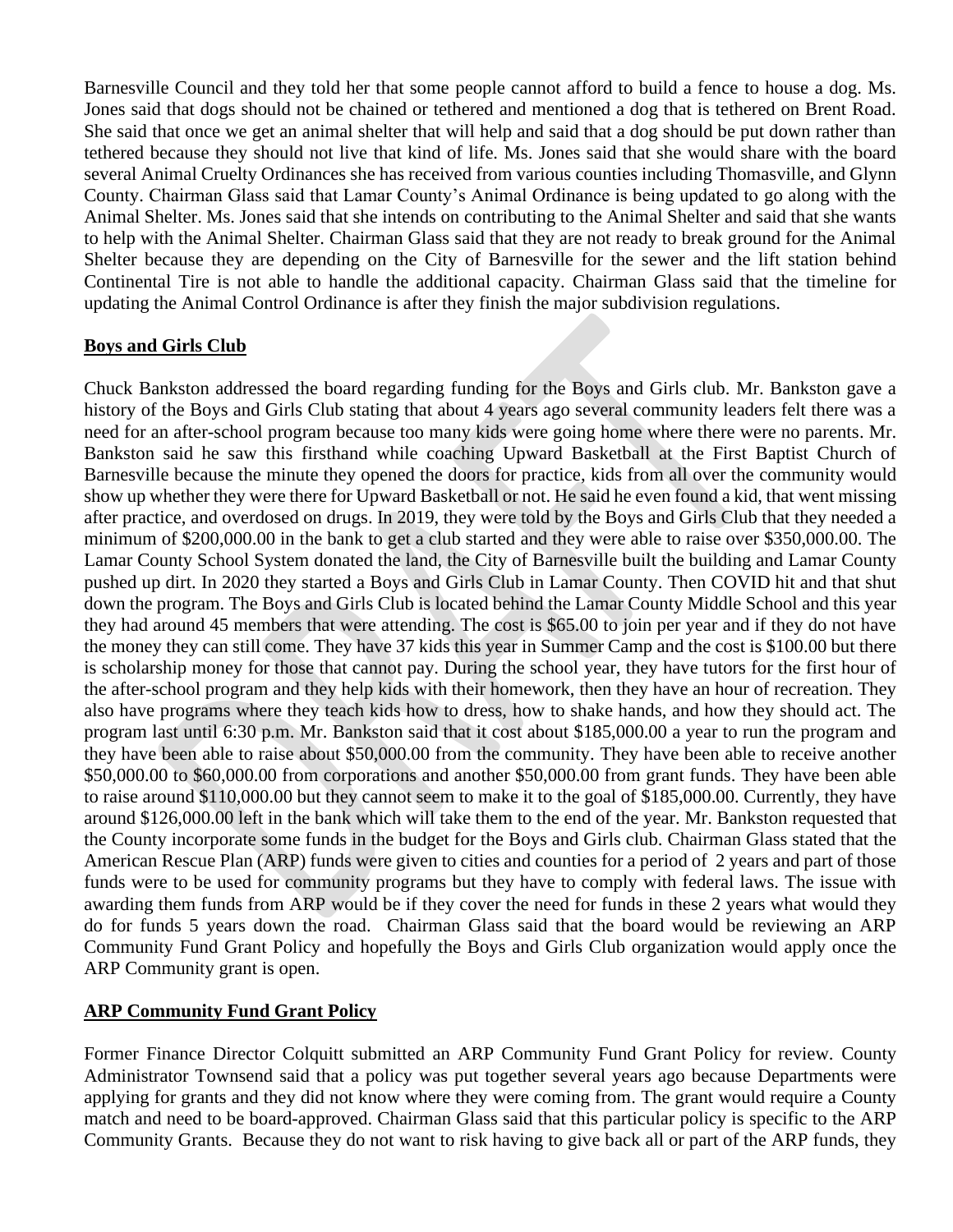need a policy in place to make sure that both the County and the recipients of the grant comply with the federal laws. There is an application process that will have to be followed. If they give the money to programs such as the Boys and Girls Club, they will need to know how they spent the money. An easy way to audit them would be through the submission of invoices and receipts. Chairman Glass said that they only allocated \$50,000.00 for community operations out of the \$1,8000,000.00. County Administrator Townsend stated that some counties are allocating less than this because of the tracking. Some of the counties in the State have given money out to various entities without any way to track it and now they are on the hook to pay it back.

# **Regular Business Meeting Discussion**

The board reviewed the Regular Business Meeting.

- 1) Call to Order
- 2) Pledge of Allegiance
- 3) The invocation will be given by Major Leslie Holmes of the Lamar County Sheriff's Office.
- 4) Recess for Public Hearing
	- i. Special Exception and Variance Application by Redeemer Church to allow for a place of religious worship on property located on Potts Pond Road, Barnesville, Ga. in Land Lot 248 of the  $7<sup>th</sup>$  Land District as shown on Tax Map 095, Parcel 018A and contains 5 acres.
- 5) Reconvene Regular Business Meeting
- 6) Approval of Agenda
- 7) Minutes Approval
	- i. Workshop Meeting-May  $12<sup>th</sup>$ , 2022
- ii. Public Hearing-May 17th, 2022
- iii. Public Hearing-May  $17<sup>th</sup>$ , 2022
- iv. Regular Business Meeting-May 17th, 2022
- v. Special Called Meeting-May  $27<sup>th</sup>$ , 2022
- 8) Resolution 2022-11 Special Exception in Agriculture-Residential (Redeemer Church)
- 9) Board Appointments
	- a. Department of Family and Children Services
	- i. Cyndy Roberts- Term Expires-June  $30<sup>th</sup>$ , 2022
- 10) Three Rivers Regional Transit Agreement for FY July 1, 2022-June 30th, 2023
	- The board discussed the funding request of \$17,900.00 and the usage of the transit buses.
	- The drivers are subcontracted out and Three Rivers covers the cost of the vehicle liability.
- 11) 911 Communication Bids for the Sheriff's Office
	- The Sheriff's Office and Staff recommend Williams Communication for a cost of \$236,091.00.
	- The board discussed the installation cost of moving the equipment to the new Administration building.
	- The board discussed creating a 911 position and pulling it out from the Sheriff's Office and putting it under the Commissioners.
- 12) 2022 Mutual and Agreements between the Lamar County Fire and Rescue.
	- ii. Fire Department of the City of Barnesville
	- iii. Yatesville Fire Department
	- iv. Monroe County Fire Department
	- v. Butts County Fire Department
	- vi. Pike County Fire and Emergency Medical Services
	- vii. Rock Hill Fire Department
	- viii. Wellstar Spalding Regional Hospital EMS
- 13) Administrator's Report